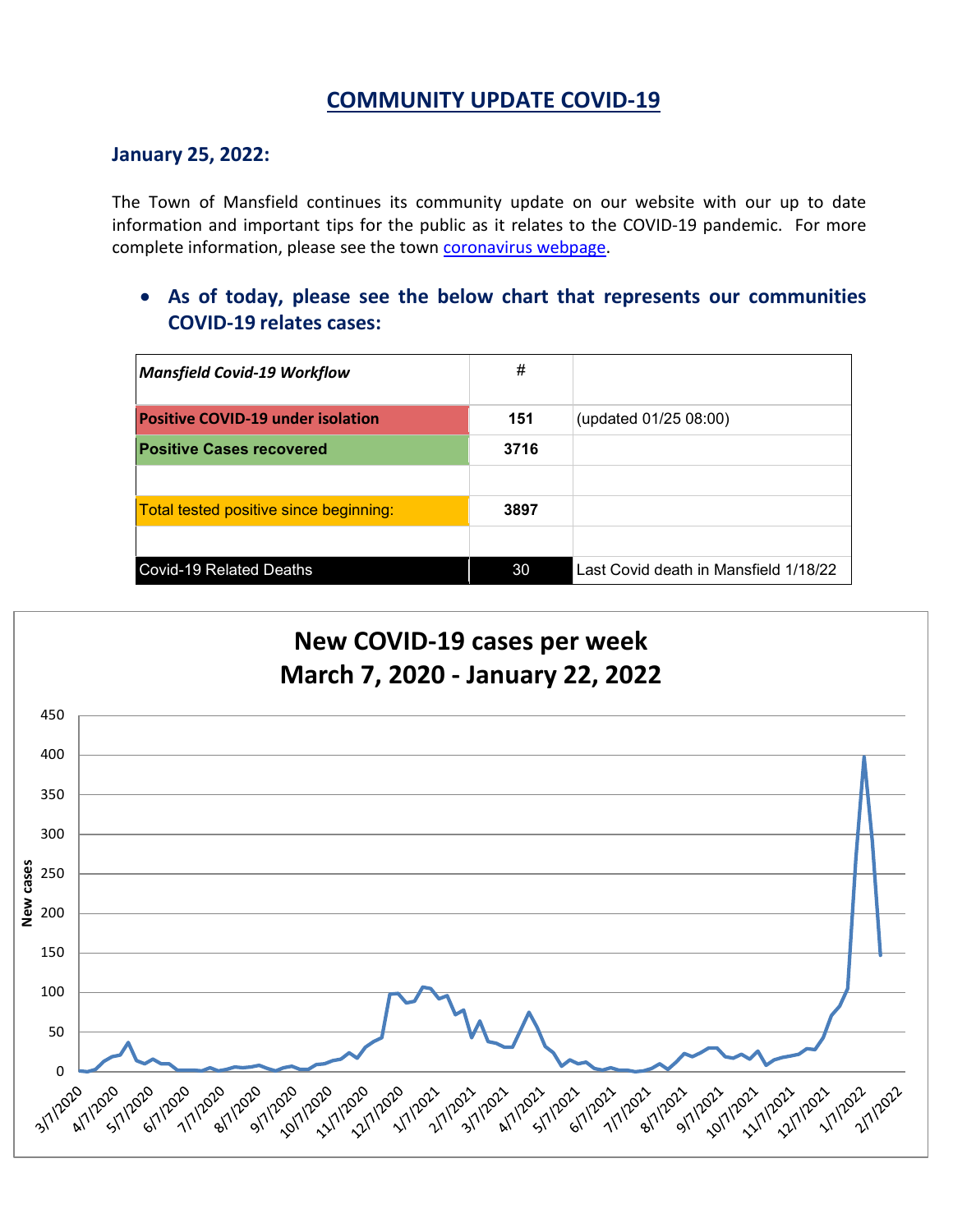

\*The Centers for Disease Control and Prevention (CDC) now recommends that Americans stay "up to date" with [COVID-19 vaccines,](https://www.cdc.gov/coronavirus/2019-ncov/vaccines/stay-up-to-date.html) rather than be "fully vaccinated." Up to date means a person has received all recommended COVID-19 vaccines, including any booster dose(s) when eligible. Fully vaccinated means a person has received their primary series of COVID-19 vaccines.



New CDC study: When the Omicron variant first began circulating, adults who received a COVID-19 booster dose had 5-times the protection against infection compared with adults who were not vaccinated. All eligible people should stay up to date with COVID-19 vaccination, including getting boosters when recommended.

Learn more. [https://bit.ly/mm7104](https://l.facebook.com/l.php?u=https%3A%2F%2Fbit.ly%2Fmm7104%3Ffbclid%3DIwAR0r1f5CNwUUoYQ3PL8hnhI4Fl9iD-3Tukt5Zy9dzC_F6jol_5BdxTW5aOM&h=AT0yyz_C6fkr8KwSMDG88Ov0-YbbzLMBX7eeFfuO1syVRVIsnhcZ3QOavD0bDIjHS1IsOgR6Pgwhcbx7xZ7kCeAFV6IZjtzROHF28GcwRYkNGPTQ1wb753b3yQ5QkC_cPw&__tn__=-UK*F&c%5b0%5d=AT1AQDnwMbwp8l85B0LyW9KXwIpRfnKM36ln7WC5RbtlAZw2LEpTujKpvp8Q6ieXCYNvWRAK-lsEeB69maAKa_t5ug6ZR3pwQ7mi2oUcYPsdWqAZFUw18YtJimONZO4MN4maU-hBYAtdLC1RmugbvO-Bu4t4FWBvMt0wOWZDXZK2Wg)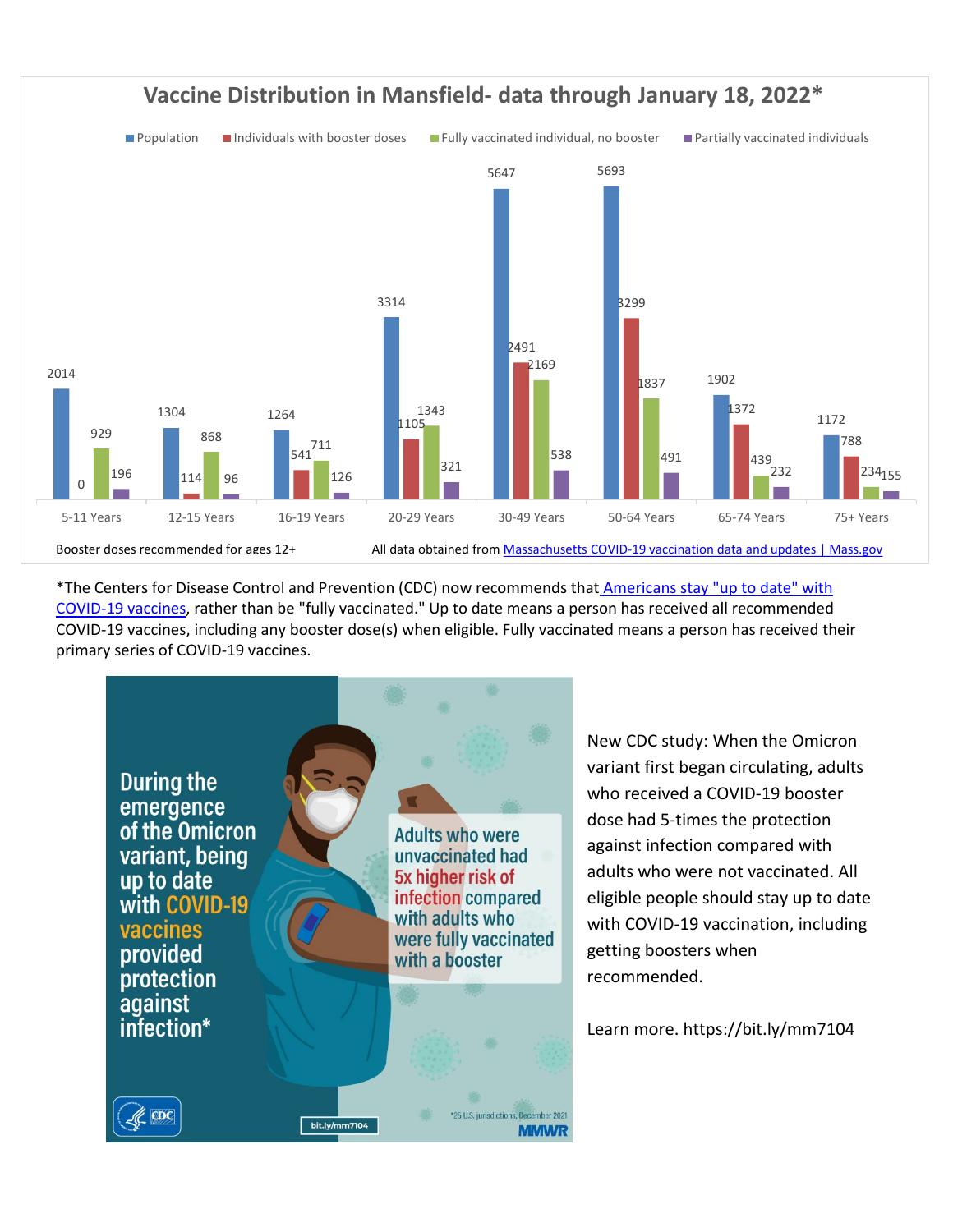## • [Types of Masks and Respirators](https://www.cdc.gov/coronavirus/2019-ncov/prevent-getting-sick/types-of-masks.html)

Due to the rapid rise in cases in the Town of Mansfield, the Mansfield Board of Health has enacted an emergency order requiring masks for all individuals aged two years and above in all indoor public spaces, places of worship, or private spaces open to the public except where an individual is unable to wear a face covering due to a medical condition or disability. This mandate will be in place until February 28, 2022. Additional information can be found on the [Coronavirus](https://www.mansfieldma.com/536/Coronavirus-Information) webpage: Coronavirus [Information | Mansfield, MA \(mansfieldma.com\)](https://www.mansfieldma.com/536/Coronavirus-Information)

Correct and consistent [mask use](https://www.cdc.gov/coronavirus/2019-ncov/prevent-getting-sick/about-face-coverings.html) is a critical step everyone can take to prevent getting and spreading COVID-19. Masks work best when everyone wears them, but not all masks provide the same protection. When choosing a mask, look at how well it fits, how well it filters the air, and how many layers it has.

• [Get Vaccinated Against COVID-19](https://www.mass.gov/covid-19-vaccine) for individuals age 5+

## **Important Links for Vaccination:**

- MA COVID-19 Vaccine Information: [www.mass.gov/info-details/massachusetts-covid-19](http://www.mass.gov/info-details/massachusetts-covid-19-vaccine-information) [vaccine-information](http://www.mass.gov/info-details/massachusetts-covid-19-vaccine-information)
- Find a Vaccine Location, including boosters: [www.vaxfinder.mass.gov](http://www.vaxfinder.mass.gov/)
- COVID-19 Vaccine frequently asked questions: [www.mass.gov/info-details/covid-19-vaccine](http://www.mass.gov/info-details/covid-19-vaccine-frequently-asked-questions)[frequently-asked-questions](http://www.mass.gov/info-details/covid-19-vaccine-frequently-asked-questions)
- COVID-19 vaccine booster shots, ages 12+: www.cdc.gov/coronavirus/2019 ncov/vaccines/booster-shot.html
- COVID-19 booster frequently asked questions: [www.mass.gov/info-details/covid-19-booster](http://www.mass.gov/info-details/covid-19-booster-frequently-asked-questions)[frequently-asked-questions](http://www.mass.gov/info-details/covid-19-booster-frequently-asked-questions)
- Generate a COVID-19 digital vaccine card: [www.MyVaxRecords.Mass.Gov](http://www.myvaxrecords.mass.gov/)
- Request a copy of your vaccine record: [www.mass.gov/info-details/requesting-a-copy-of](http://www.mass.gov/info-details/requesting-a-copy-of-your-covid-19-vaccination-record)[your-covid-19-vaccination-record](http://www.mass.gov/info-details/requesting-a-copy-of-your-covid-19-vaccination-record)
- [Free at-home COVID-19 Test kits](https://www.covidtests.gov/)
- [Public Health Advisory regarding COVID-19 Testing](https://www.mass.gov/advisory/public-health-advisory-regarding-covid-19-testing)

The Massachusetts Department of Public Health advises all residents to seek COVID-19 tests when exhibiting [COVID symptoms,](https://www.mass.gov/info-details/about-covid-19#symptoms-) or five days following a known close contact with someone diagnosed with COVID pursuant to MA DPH quarantine and isolation protocols, updated in accordance with the new CDC guidance.

## **Important Links for Testing:**

- CDC's online COVID-19 Viral Testing Tool: [https://bit.ly/covid-testing-tool](https://bit.ly/covid-testing-tool?fbclid=IwAR2ddn7qeVY_b_v0O-rkK3en8x-EPMGTVlQDDSNZxwhZrjtH_hTNHEzYKP8)
- MA DPH COVID-19 Testing information:<https://www.mass.gov/covid-19-testing>
- Find a COVID-19 Test:<https://www.mass.gov/info-details/find-a-covid-19-test>
- Using a COVID-19 Self-Test:<https://www.mass.gov/info-details/using-a-covid-19-self-test>
- CDC COVID-19 Testing:<https://www.cdc.gov/coronavirus/2019-ncov/testing/index.html>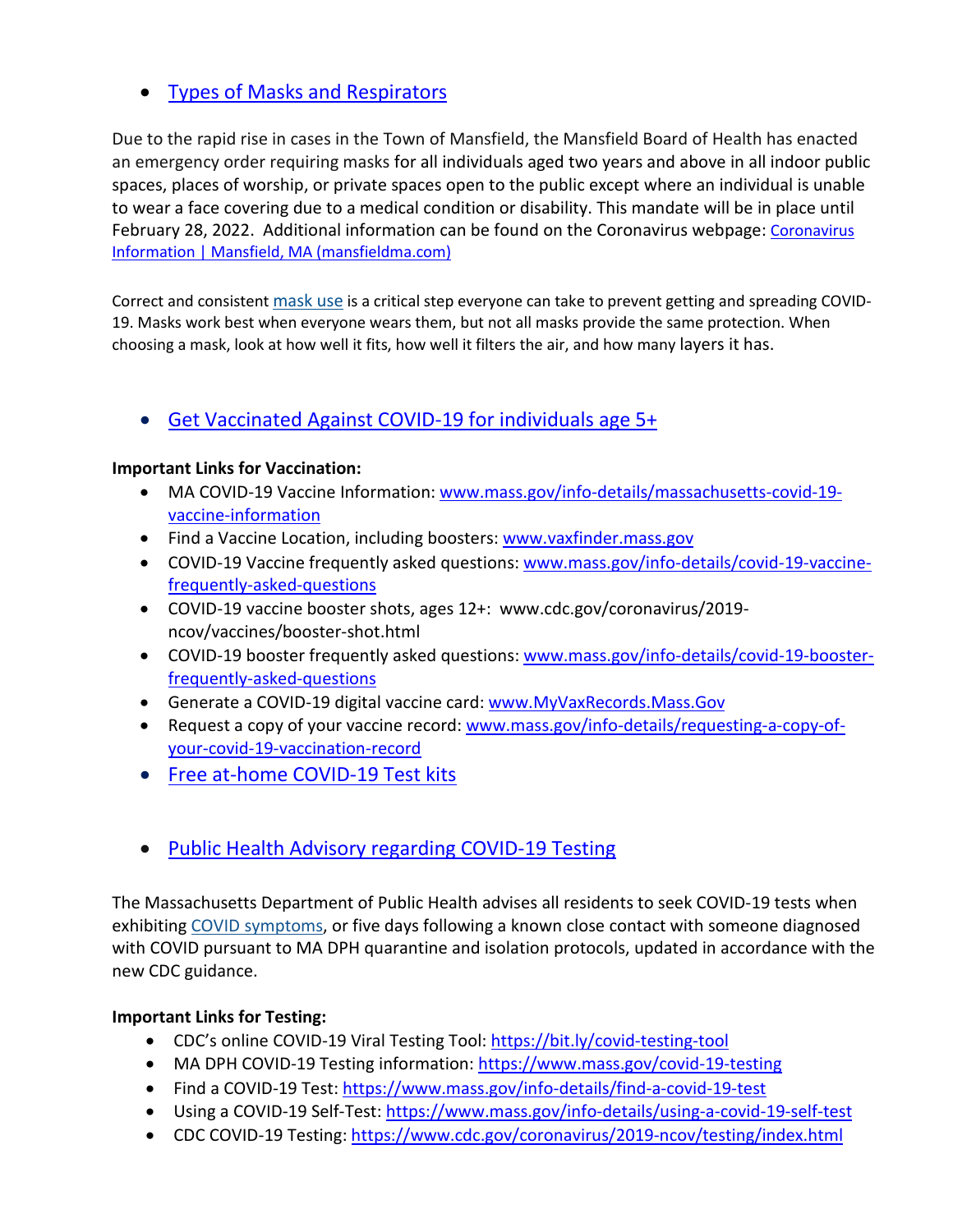## **The Town of Mansfield does not have any public testing or self-test kits available at this time. Please check the [Mansfield Health Department Coronavirus Information webpage](https://www.mansfieldma.com/536/Coronavirus-Information) for updates.**

Every home in the U.S. is eligible to order 4 free at-home COVID-19 tests. The tests are completely free. Orders will usually ship in 7-12 days.

Order your tests now so you have them when you need them. Click here: **[Place Your Order for Free At-Home](https://special.usps.com/testkits)  [COVID-19 Tests](https://special.usps.com/testkits)**

Residential households in the U.S. can order one set of 4 free at-home tests from USPS.com. Here's what you need to know about your order:

- Limit of one order per residential address
- One order includes 4 individual rapid antigen COVID-19 tests
- Orders will ship free starting in late January



## • [Isolation and Quarantine Guidance for the General Public](https://www.mass.gov/info-details/isolation-and-quarantine-guidance-for-the-general-public)

If you test positive for COVID-19, [it's important for you to](https://www.cdc.gov/coronavirus/2019-ncov/daily-life-coping/tell-your-contacts.html) tell your close contacts that they may have been exposed to COVID-19 so they can [quarantine,](https://www.cdc.gov/coronavirus/2019-ncov/your-health/quarantine-isolation.html) [get tested,](https://www.cdc.gov/coronavirus/2019-ncov/testing/diagnostic-testing.html) and wear a [well-fitting mask.](https://www.cdc.gov/coronavirus/2019-ncov/your-health/effective-masks.html) If they are infected, they could spread COVID-19 starting 2 days before they have any symptoms or test positive. By letting your close contacts know they may have been exposed to COVID-19, you are helping to protect them and everyone around them. Someone is still considered a close contact even if they were wearing a mask while they were around you.

If you are a close contact of someone with COVID, follow the DPH quarantine recommendations based on your vaccination status and ability to wear a well-fitting mask consistently and correctly. Regardless of vaccination status, all close contacts should avoid people who are at high risk of severe disease for 10 days.

Addition information about isolation and quarantine can be found at [Covid Information | Mansfield,](https://www.mansfieldma.com/601/Covid-Information)  [MA \(mansfieldma.com\)](https://www.mansfieldma.com/601/Covid-Information) and at [COVID-19 Isolation and Quarantine Guidance for the General Public](https://www.mass.gov/info-details/covid-19-isolation-and-quarantine-guidance-for-the-general-public)  [| Mass.gov](https://www.mass.gov/info-details/covid-19-isolation-and-quarantine-guidance-for-the-general-public)

## • [Bristol county identified as an area of high](https://covid.cdc.gov/covid-data-tracker/#county-view) transmission

Bristol county has been identified by the CDC as an area of high transmission for COVID-19. The CDC recommends all people, no matter their vaccination status, wear masks indoors and in crowded outdoor settings in areas of substantial or high transmission. More information can be found [here.](https://www.cdc.gov/coronavirus/2019-ncov/prevent-getting-sick/diy-cloth-face-coverings.html)